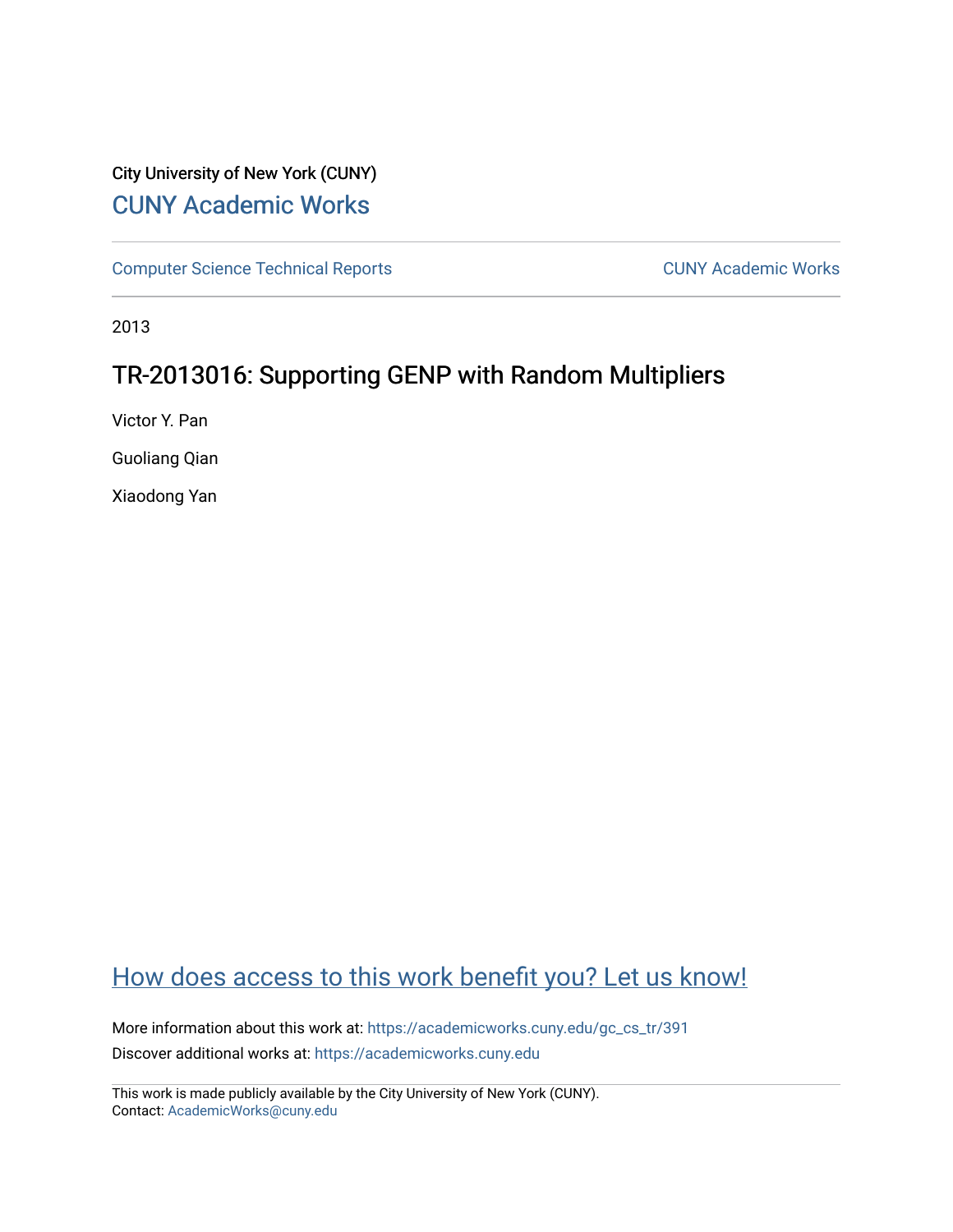## Supporting GENP with Random Multipliers

Victor Y. Pan<sup>1,2</sup>, Guoliang Qian<sup>2</sup>, and Xiaodong Yan<sup>2</sup>

<sup>1</sup> Department of Mathematics and Computer Science Lehman College of the City University of New York Bronx, NY 10468 USA victor.pan@lehman.cuny.edu, WWW home page: http://comet.lehman.cuny.edu/vpan/ <sup>2</sup> Ph.D. Programs in Mathematics and Computer Science The Graduate Center of the City University of New York New York, NY 10036 USA gqian@gc.cuny.edu, xyannyc@yahoo.com

Abstract. We prove that standard Gaussian random multipliers are expected to stabilize numerically both Gaussian elimination with no pivoting and block Gaussian elimination. Our tests show similar results where we applied circulant random multipliers instead of Gaussian ones.

Key Words: Random matrices, Random multipliers, GENP

### 1 Introduction

It is well known that even for a nonsingular and well conditioned input matrix, Gaussian elimination fails in numerical computations with rounding errors as soon as it encounters a vanishing or nearly vanishing leading (that is northwestern) entry. In practice the users avoid such encounters by applying GEPP, which stands for Gaussian elimination with partial pivoting and has some limited formal but ample empirical support. Partial pivoting, that is an appropriate row interchange, however, takes its toll: "pivoting usually degrades the performance" [GL96, page 119]. It interrupts the stream of arithmetic operations with foreign operations of comparison, involves book-keeping, compromises data locality, increases communication overhead and data dependence, and tends to destroy matrix structure. The users apply *Gaussian elimination with no pivot*ing (hereafter we refer to it as  $GENP$ ) or its variants wherever this application is numerically safe, in particular where a well conditioned input matrix is positive definite, diagonally dominant, or totally positive. By following the idea in [PGMQ, Section 12.2], briefly revisited in [PQZ13, Section 6], we generalize this class to all nonsingular and well conditioned matrices by preconditioning GENP with standard Gaussian random multipliers (hereafter we call them just Gaussian). We provide formal support for this approach, which can be extended to block Gaussian elimination (see Section 2.4). Our tests are in good accordance with our formal study. Moreover multiplication by circulant (rather than Gaussian) random multipliers has the same empirical power, although it uses by a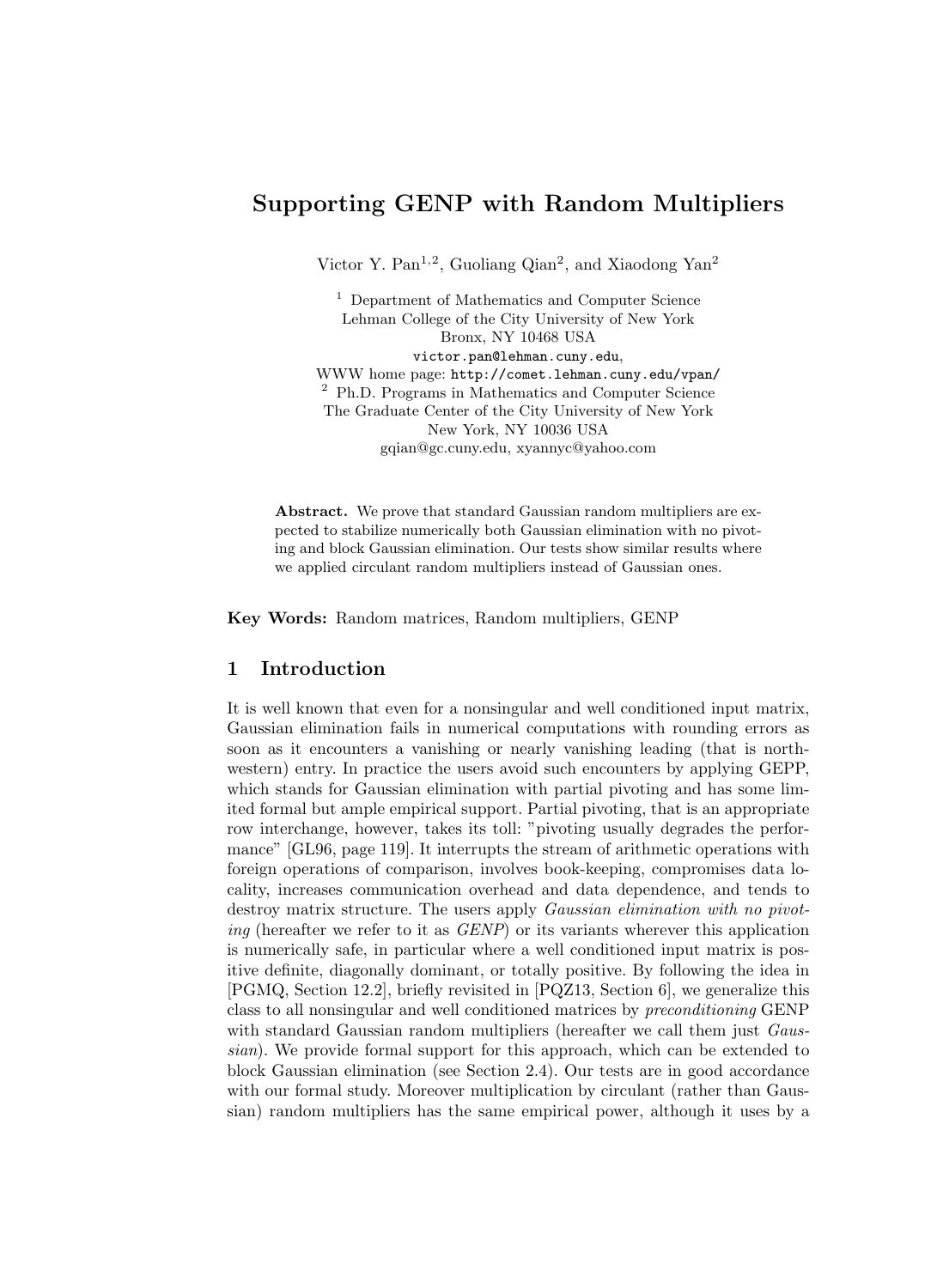factor of n fewer random parameters and by a factor of  $n/\log(n)$  fewer flops in the case of  $n \times n$  inputs. The latter saving is particularly dramatic in the important case where the input matrix has Toeplitz structure. Our study is a new demonstration of the power of randomized matrix algorithms (cf. [M11], [HMT11], and the bibliography therein).

#### 2 Some definitions and basic results

We assume computations in the field  $\mathbb R$  of real numbers, but the extension to the case of the complex field  $\mathbb C$  is quite straightforward. Hereafter "flop" stands for "arithmetic operation", and "Gaussian matrix" stands for "standard Gaussian random matrix". The concepts "large", "small", "near", "closely approximate", "ill conditioned" and "well conditioned" are quantified in the context. By saying "expect" and "likely" we mean "with probability 1 or close to 1" (we do not use the concept of the expected value). Next we recall and extend some customary definitions of matrix computations [GL96], [S98].

#### 2.1 Some basic definitions of matrix computations

 $\mathbb{R}^{m \times n}$  is the class of real  $m \times n$  matrices  $A = (a_{i,j})_{i,j}^{m,n}$ .  $(B_1 \mid \ldots \mid B_k)$  is a  $1 \times k$ block matrix with the blocks  $B_1, \ldots, B_k$ .  $diag(B_1, \ldots, B_k) = diag(B_j)_{j=1}^k$  is a  $k\times k$  block diagonal matrix with the diagonal blocks  $B_1, \ldots, B_k$ . In both cases the blocks  $B_j$  can be rectangular.  $e_i$  is the *i*th coordinate vector of dimension *n* for  $i = 1, \ldots, n$ . These vectors define the  $n \times n$  identity matrix  $I_n = (\mathbf{e}_1 \mid \ldots \mid \mathbf{e}_n)$ .  $O_{k,l}$  is the  $k \times l$  matrix filled with zeros. We write I and O where the matrix size is defined by context. rank(A) denotes the rank of a matrix A.  $A<sup>T</sup>$  is its transpose.  $A_{k,l}$  is its leading, that is northwestern  $k \times l$  block submatrix, and in Section 2.4 we also write  $A^{(k)} = A_{k,k}$ .  $A_s^T$  denotes the transpose  $(A_s)^T$  of a matrix  $A_s$ , e.g.,  $A_{k,l}^T$  stands for  $(A_{k,l})^T$ . A matrix of a rank  $\rho$  has *generic rank profile* if all its leading  $i \times i$  blocks are nonsingular for  $i = 1, \ldots, \rho$ . If such a matrix is nonsingular itself, then it is called strongly nonsingular. Preprocessing  $A \rightarrow FA$ ,  $A \rightarrow AH$ , and  $A \rightarrow FAH$ , for nonsingular matrices F and H, reduces the inversion of a matrix A to the inversion of the products  $FA$ ,  $AH$ , or  $FAH$ , and similarly for the solution of a linear system of equations.

**Fact 1.** Assume three nonsingular matrices  $F$ ,  $A$ , and  $H$  and a vector **b**. Then  $A^{-1} = H(FAH)^{-1}F$ ,  $FAHy = Fb$ ,  $\mathbf{x} = Hy$  if  $A\mathbf{x} = \mathbf{b}$ .

#### 2.2 Matrix norms, orthogonality, SVD, and pseudo-inverse

 $||A|| = ||A||_2 = \sup_{\mathbf{v}^T \mathbf{v} = 1} ||A\mathbf{v}||$  is the spectral norm of a matrix  $A = (a_{i,j})_{i,j=1}^{m,n}$ ,  $||AB|| \le ||A|| ||B||$ . A real matrix Q is called *orthogonal* if  $Q^TQ = I$  or  $QQ^T = I$ . An SVD or full SVD of an  $m \times n$  matrix A of a rank  $\rho$  is a factorization

$$
A = S_A \Sigma_A T_A^T \tag{1}
$$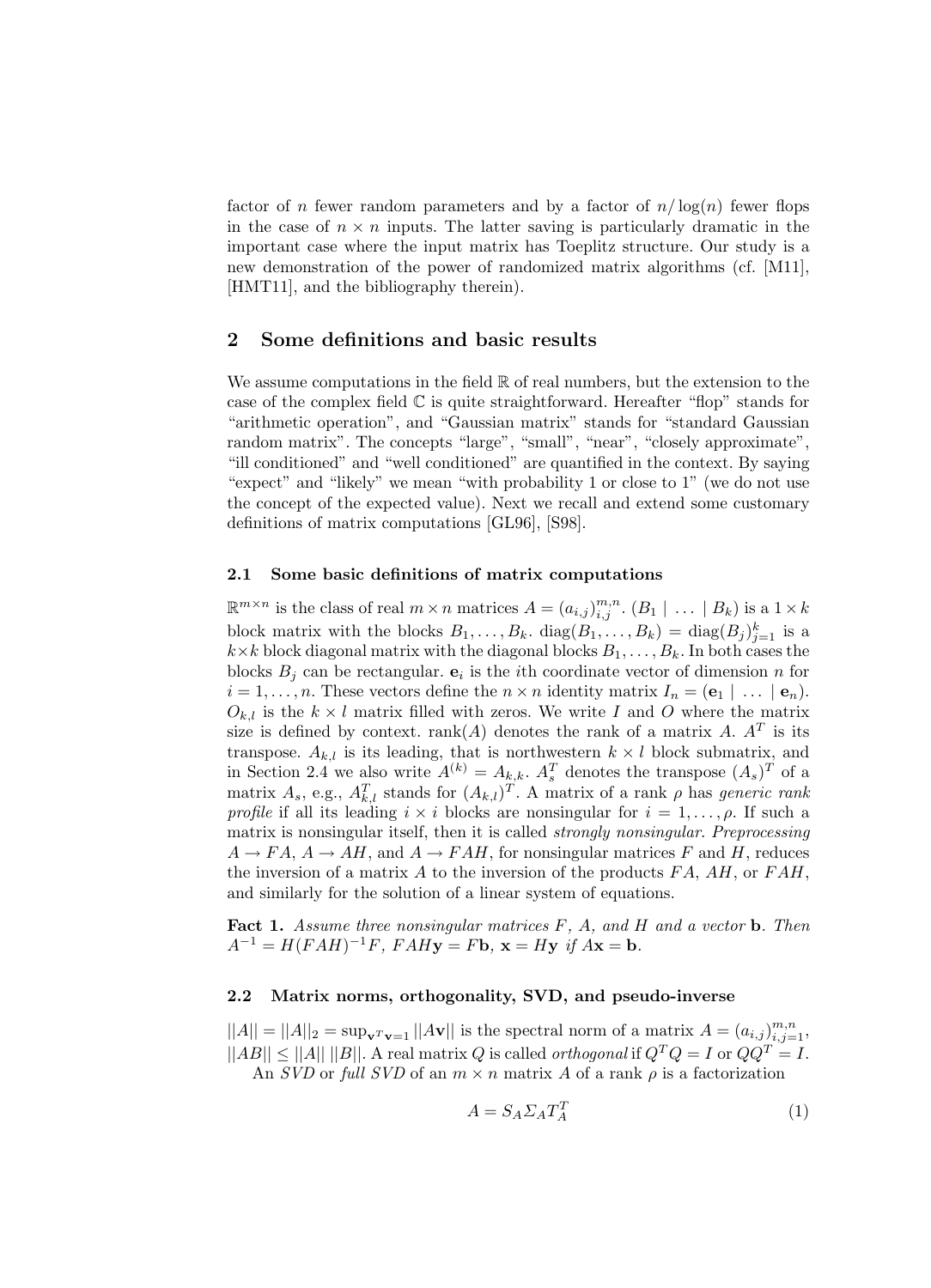where  $S_A = (\mathbf{s}_i)_{i=1}^m$  and  $T_A = (\mathbf{t}_j)_{j=1}^n$  are square orthogonal matrices,  $\Sigma_A =$  $diag(\widehat{\Sigma}_A, O_{m-\rho,n-\rho}), \widehat{\Sigma}_A = diag(\sigma_j(A))_{j=1}^{\rho}, \sigma_j = \sigma_j(A) = \sigma_j(A^T)$  is the jth largest singular value of a matrix A, and  $\sigma_j = 0$  for  $j > \rho$ ,  $\sigma_\rho > 0$ ,  $\sigma_1 =$  $\max_{||\mathbf{x}||=1} ||A\mathbf{x}|| = ||A||$ , and

$$
\min_{\text{rank}(B) \le s-1} ||A - B|| = \sigma_s(A), \ s = 1, 2, \dots,
$$
 (2)

**Fact 2.** If  $A_0$  is a submatrix of a matrix A, then  $\sigma_j(A) \geq \sigma_j(A_0)$  for all j.

Proof. Extend [GL96, Corollary 8.6.3].

**Fact 3.** (Cf. [GL96, Corollary 8.6.3].) Suppose  $r + l \leq n \leq m, l \geq 0, 1 \leq$  $k \leq r$ ,  $A \in \mathbb{R}^{m \times n}$ , and  $A_{m,r}$  is the leftmost  $m \times r$  block of the matrix A. Then  $\sigma_k(A_{m,r}) \geq \sigma_{k+l}(A_{m,r+l}).$ 

 $A^+ = T_A \operatorname{diag}(\hat{\Sigma}_A^{-1}, O_{n-\rho,m-\rho}) S_A^T$  is the Moore–Penrose pseudo-inverse of the matrix A of (1).  $A^{+T}$  stands for  $(A^{+})^{T} = (A^{T})^{+}$ , and  $A_{s}^{+}$  stands for  $(A_{s})^{+}$ , e.g.,  $A_{k,l}^+$  denotes  $(A_{k,l})^+$ .

If a matrix A has full column rank  $\rho$ , then  $A^+ = (A^T A)^{-1} A^T$  and

$$
||A^{+}|| = 1/\sigma_{\rho}(A). \tag{3}
$$

**Corollary 1.** Assume that  $rank(A_{m,r}) = r$  and  $rank(A_{m,r+l}) = r + l$  for the matrices  $A_{m,r}$  and  $A_{m,r+l}$  of Fact 3. Then  $||A_{m,r}^+|| \leq ||A_{m,r+l}^+||$ .

*Proof.* Combine Fact 3 for  $k = r$  with equation (3).

Theorem 1. [S98, Corollary 1.4.19]. Assume a pair of square matrices A (nonsingular) and E such that  $||A^{-1}E|| \leq 1$ . Then  $||(A + E)^{-1}|| \leq \frac{||A^{-1}||}{1-||A^{-1}E||}$  and moreover  $\frac{||(A+E)^{-1}-A^{-1}||}{||A^{-1}||} \leq \frac{||A^{-1}||}{1-||A^{-1}E||}.$ 

#### 2.3 Condition number, numerical rank and generic conditioning profile

 $\kappa(A) = \frac{\sigma_1(A)}{\sigma_0(A)} = ||A|| \, ||A^+||$  is the condition number of an  $m \times n$  matrix A of a rank ρ. Such matrix is *ill conditioned* if the ratio  $\sigma_1(A)/\sigma_o(A)$  is large. If the ratio is reasonably bounded, then the matrix is well conditioned. An  $m \times n$  matrix A has a numerical rank  $r = \text{nrank}(A) \leq \rho = \text{rank}(A)$  if the ratios  $\sigma_i(A)/||A||$  are small for  $j > r$  but not for  $j \leq r$ .

Remark 1. One can specify the adjective "small" above as "smaller than a fixed positive tolerance" and similarly specify "closely" and "well conditioned". The specification can be a challenge, e.g., for the matrix diag $(1.1^{-j})_{j=0}^{999}$ .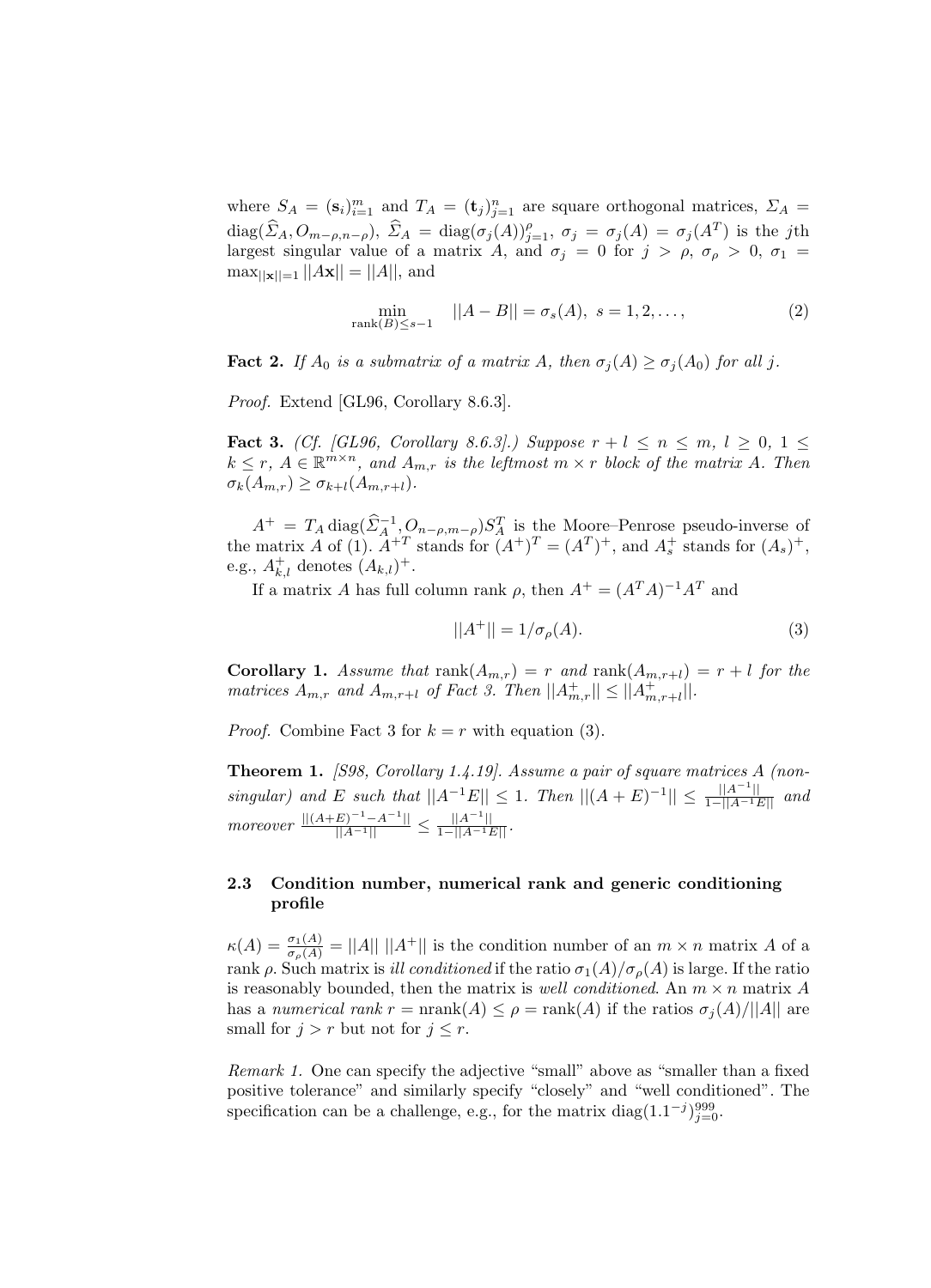If a well conditioned  $m \times n$  matrix A has a rank  $\rho < l = \min\{m, n\}$ , then all its close neighbors have numerical rank  $\rho$  and almost all of them have rank l. Conversely, if a matrix A has a positive numerical rank  $r$ , then the r-truncation  $A_r$ , obtained by setting to 0 all singular values  $\sigma_i(A)$  for  $j > r$ , is a well conditioned rank-r approximation to the matrix  $\vec{A}$  within the error norm bound  $\sigma_{r+1}(A)$  (cf. (2)). It follows that a matrix is ill conditioned if and only if it is close to a matrix having a smaller rank and a matrix has a numerical rank  $r$  if and only if it can be closely approximated by a well conditioned matrix having full rank  $r$ . Rank-revealing factorizations of a matrix  $A$  that has a small numerical rank r, but possibly has a large rank  $\rho$ , produce its rank-r approximations at a lower computational cost [P00]. The randomized algorithms of [HMT11] decrease the computational cost further. An  $m \times n$  matrix has *generic conditioning* profile if it has a numerical rank r and if its leading  $i \times i$  blocks are nonsingular and well conditioned for  $i = 1, \ldots, r$ . Such matrix is strongly well conditioned if it has full numerical rank  $r = \min\{m, n\}.$ 

#### 2.4 Block Gaussian elimination and GENP

For a nonsingular  $2 \times 2$  block matrix  $A = \begin{pmatrix} B & C \\ D & E \end{pmatrix}$  with a nonsingular pivot block  $B = A^{(k)}$ , define  $S = S(A^{(k)}, A) = E - DB^{-1}C$ , the *Schur complement* of  $A^{(k)}$ in A, and the block factorization,

$$
A = \begin{pmatrix} I_k & O_{k,r} \\ DB^{-1} & I_r \end{pmatrix} \begin{pmatrix} B & O_{k,r} \\ O_{r,k} & S \end{pmatrix} \begin{pmatrix} I_k & B^{-1}C \\ O_{k,r} & I_r \end{pmatrix}.
$$
 (4)

Apply this factorization recursively to the pivot block  $B$  and its Schur complement S and arrive at the block Gaussian elimination process, completely defined by the sizes of the pivot blocks. The recursive process either fails, where its pivot block turns out to be singular, in particular where it is a vanishing pivot entry of GENP, or can continue until all pivot blocks become nonzero scalars. When this occurs we arrive at GENP. Factorization (4) defines the block elimination of the first k columns of the matrix A, whereas  $S = S(A^{(k)}, A)$  is the matrix produced at this elimination step. Now assume that the pivot dimensions  $d_1, \ldots, d_r$  and  $\bar{d}_1, \ldots, \bar{d}_{\bar{r}}$  of two block elimination processes sum to the same integer k, that is  $k = d_1 + \cdots + d_r = \bar{d}_1 + \cdots + \bar{d}_{\bar{r}}$ . Then verify that both processes produce the same Schur complement  $S = S(A^{(k)}, A)$ .

Theorem 2. In every step of the recursive block factorization process based on (4) every diagonal block of a block diagonal factor is either a leading block of the input matrix A or the Schur complement  $S(A^{(h)}, A^{(k)})$  for some integers h and k such that  $0 < h < k \leq n$  and  $S(A^{(h)}, A^{(k)}) = (S(A^{(h)}, A))^{(h)}$ .

**Corollary 2.** The recursive block factorization process based on equation  $(4)$ can be completed by involving no vanishing pivot elements and no singular pivot blocks if and only if the input matrix A has generic rank profile.

*Proof.* Combine Theorem 2 with equation det  $A = (\det B) \det S$ , implied by (4).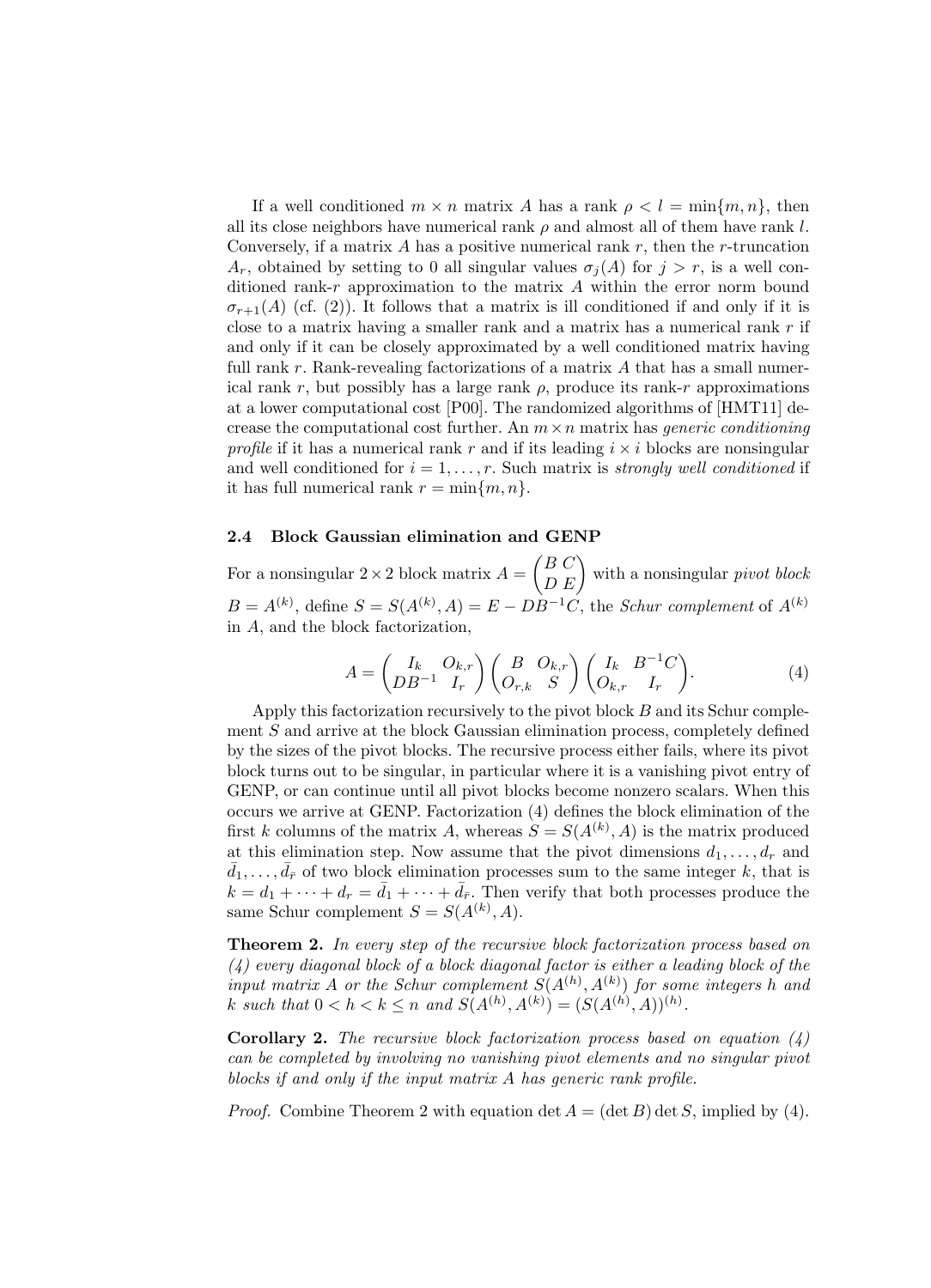The following result shows that the pivot blocks are not close to singular matrices where block Gaussian elimination (e.g., GENP) is applied to a strongly well conditioned input matrix.

Theorem 3. (Cf. [PQZ13, Theorem 5.1].) Assume GENP or block Gaussian elimination applied to an  $n \times n$  matrix A and write  $N = ||A||$  and  $N_- =$  $\max_{j=1}^{n}||(A^{(j)})^{-1}||$ , and so  $N_N \geq ||A|| \, ||A^{-1}|| \geq 1$ . Then the absolute values of all pivot elements of GENP and the norms of all pivot blocks of block Gaussian elimination do not exceed  $N_+ = N + N_-N^2$ , whereas the absolute values of the reciprocals of these elements and the norms of the inverses of the blocks do not exceed  $N_-.$ 

*Proof.* Observe that the inverse  $S^{-1}$  of the Schur complement S in (4) is the southeastern block of the inverse  $A^{-1}$  and obtain  $||B|| \le N$ ,  $||B^{-1}|| \le N$ , and  $||S^{-1}|| \le ||A^{-1}|| \le N_-$ . Moreover  $||S|| \le N + N_-N^2$ , due to (4). Now the claimed bound follows from Theorem 2.

Invert (4) to obtain  $A^{-1} = \begin{pmatrix} I_k & -B^{-1}C \\ 0 & I \end{pmatrix}$  $O_{k,r}$  I<sub>r</sub>  $\bigwedge B^{-1} O_{k,r}$  $\left( \begin{matrix} B^{-1} \ O_{k,r} \ O_{r,k} \ S^{-1} \end{matrix} \right) \left( \begin{matrix} I_k & O_{k,r} \ -DB^{-1} & I_r \end{matrix} \right)$  $-DB^{-1}$   $I_r$  $\Big)$ , extend this factorization recursively, apply it to the inversion of the matrix A and the solution of a linear system  $A\mathbf{x} = \mathbf{b}$ , and extend the above analysis.

Remark 2. For a strongly nonsingular input matrix A block factorization (4) can be extended to computing the complete recursive factorization, which defines GENP. By virtue of Theorem 3 the norms of the inverses of all pivot blocks involved in this computation are at most  $N_$ . If the matrix A is also strongly well conditioned, then we have a reasonable upper bound on  $N_-\,$ , and so in view of Theorem 1 the inversion of all pivot blocks is numerically safe. In this case we say that GENP and block Gaussian elimination are locally safe for the matrix A. In a sense locally safe GENP and block Gaussian elimination are at least as safe numerically as GEPP because a locally safe recursive factorization involves neither divisions by absolutely small pivot entries (recall that pivoting has been introduced precisely in order to avoid such divisions) nor inversions of ill conditioned pivot blocks. Let us also compare the magnification of the perturbation norm bounds of Theorem 1 in GEPP and in the process of recursive factorization, which defines GENP and block Gaussian elimination. We observe immediately that in the recursive factorization only the factors of the leading blocks and the Schur complements can contribute to this magnification, namely at most  $\log_2(n)$  such factors can contribute to the norm of each of the output triangular or block triangular factors  $L$  and  $U$ . This implies the upper bound  $(N_+N_-)^{\log_2(n)}$  on their norms, which can be compared favorably to the sharp upper bound on the growth factor  $2^{n-1}$  for GEPP [GL96, page 119] and [S98, Theorem 3.4.12].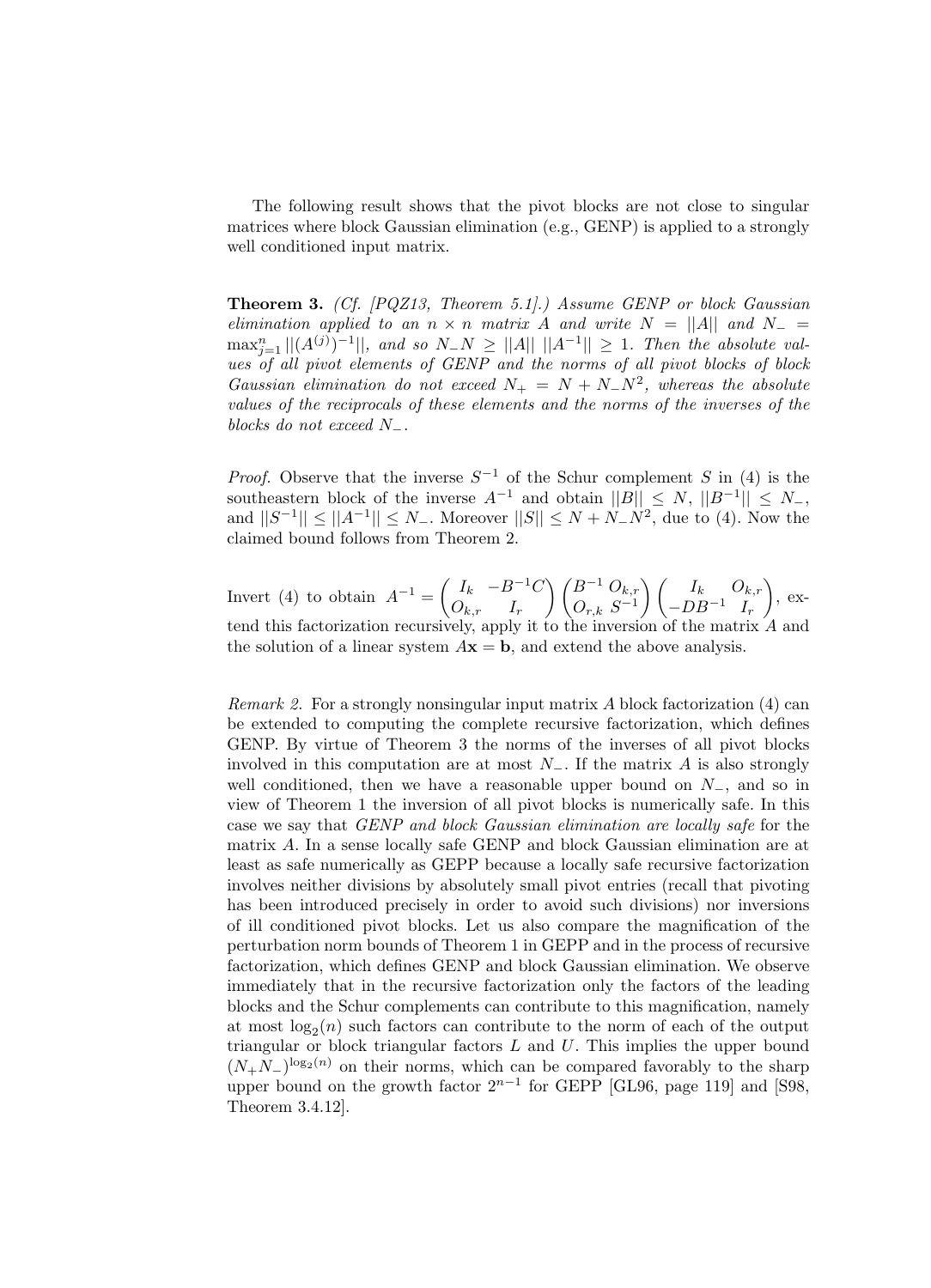## 3 Singular values of the matrix products (deterministic estimates) and GENP with preprocessing

Fact 1 reduces the tasks of inverting a nonsingular and well conditioned matrix A and solving a linear system  $A\mathbf{x} = \mathbf{b}$  to similar tasks for the matrix FAH and multipliers  $F$  and  $H$  of our choice. Remark 2 motivates the choice for which the matrix FAH is strongly nonsingular and strongly well conditioned. In Section 4.2 we prove that this is likely to occur already where one of the multipliers  $F$  and  $H$  is the identity matrix  $I$  and another one is Gaussian matrix, and therefore also where both  $F$  an  $H$  are independent Gaussian matrices. In this section we prepare background for that proof by estimating the norms of the matrices  $(FA)_{k,k} = F_{k,m}A_{m,k}$  and  $(AH)_{k,k} = A_{k,n}H_{n,k}$  and of their inverses for general (possibly nonrandom) multipliers  $F$  and  $H$ . We will keep writing  $M_s^T$ and  $M_s^+$  for  $(M_s)^T$  and  $(M_s)^+$ , respectively, where M can stand for A, F, or H, say, and where s can be any subscript such as a pair  $(k, l)$  or  $(A, r)$ . We begin with two simple lemmas.

**Lemma 1.** Suppose S and T are square orthogonal matrices. Then  $\sigma_i(SA)$  =  $\sigma_j(AT) = \sigma_j(A)$  for all j.

**Lemma 2.** Suppose  $\Sigma = \text{diag}(\sigma_i)_{i=1}^n$ ,  $\sigma_1 \ge \sigma_2 \ge \cdots \ge \sigma_n$ ,  $F \in \mathbb{R}^{r \times n}$ ,  $H \in$  $\mathbb{R}^{n \times r}$ . Then  $\sigma_j(F\varSigma) \geq \sigma_j(F)\sigma_n$  and  $\sigma_j(\varSigma H) \geq \sigma_j(H)\sigma_n$  for all j. If also  $\sigma_n >$ 0, then rank $(F\mathcal{Z}) = \text{rank}(F)$  and  $\text{rank}(\mathcal{Z}H) = \text{rank}(H)$ .

The following theorem bounds the norms  $||(FA)^+||$  and  $||(AH)^+||$  for three matrices  $A, F$  and  $H$ .

**Theorem 4.** Suppose  $A \in \mathbb{R}^{m \times n}$ ,  $F \in \mathbb{R}^{r \times m}$ ,  $H \in \mathbb{R}^{n \times r}$ ,  $r \le \rho$  for  $\rho =$ rank $(A)$ ,  $A = S_A \Sigma_A T_A^T$  (cf. (1)),  $\hat{F} = FS_A$ , and  $\hat{H} = T_A^T H$ . Then

$$
\sigma_j(FA) \ge \sigma_k(A) \sigma_j(F_{r,k}) \text{ for all } k \le m \text{ and all } j,
$$
 (5)

$$
\sigma_j(AH) \ge \sigma_l(A) \ \sigma_j(\hat{H}_{l,r}) \text{ for all } l \le n \text{ and all } j. \tag{6}
$$

*Proof.* Note that  $AH = S_A \Sigma_A T_A^T H$ , and so  $\sigma_j(AH) = \sigma_j(\Sigma_A T_A^T H) = \sigma_j(\Sigma_A H)$ for all j by virtue of Lemma 1, because  $S_A$  is a square orthogonal matrix. Furthermore it follows from Fact 2 that  $\sigma_j(\Sigma_A \hat{H}) \geq \sigma_j(\Sigma_{l,A} \hat{H}_{l,r})$  for all  $l \leq n$ . Combine this bound with the latter equations, then apply Lemma 2, and obtain bound (6). Similarly deduce bound (5).

Corollary 3. Keep the assumptions and definitions of Theorem 4. Then (i)  $\sigma_r(AH) \geq \sigma_\rho(A)\sigma_r(\hat{H}_{\rho,r}) = \sigma_r(\hat{H}_{\rho,r})/||A^+||,$  $\|f(i)\| (AH)^+\| \leq \|A^+\| \, \|\hat{H}_{\rho,r}^+\| \, \text{ if } \text{rank}(AH) = \text{rank}(\hat{H}_{\rho,r}) = r,$ (iii)  $\sigma_r(FA) \geq \sigma_\rho(A)\sigma_r(\widehat{F}_{r,\rho}) = \sigma_r(\widehat{F}_{r,\rho})/||A^+||$ , and  $(iv) ||(FA)^+|| \le ||A^+|| ||\widehat{F}^+_{r,\rho}|| \text{ if } rank(FA) = \text{rank}(\widehat{F}_{r,\rho}) = r.$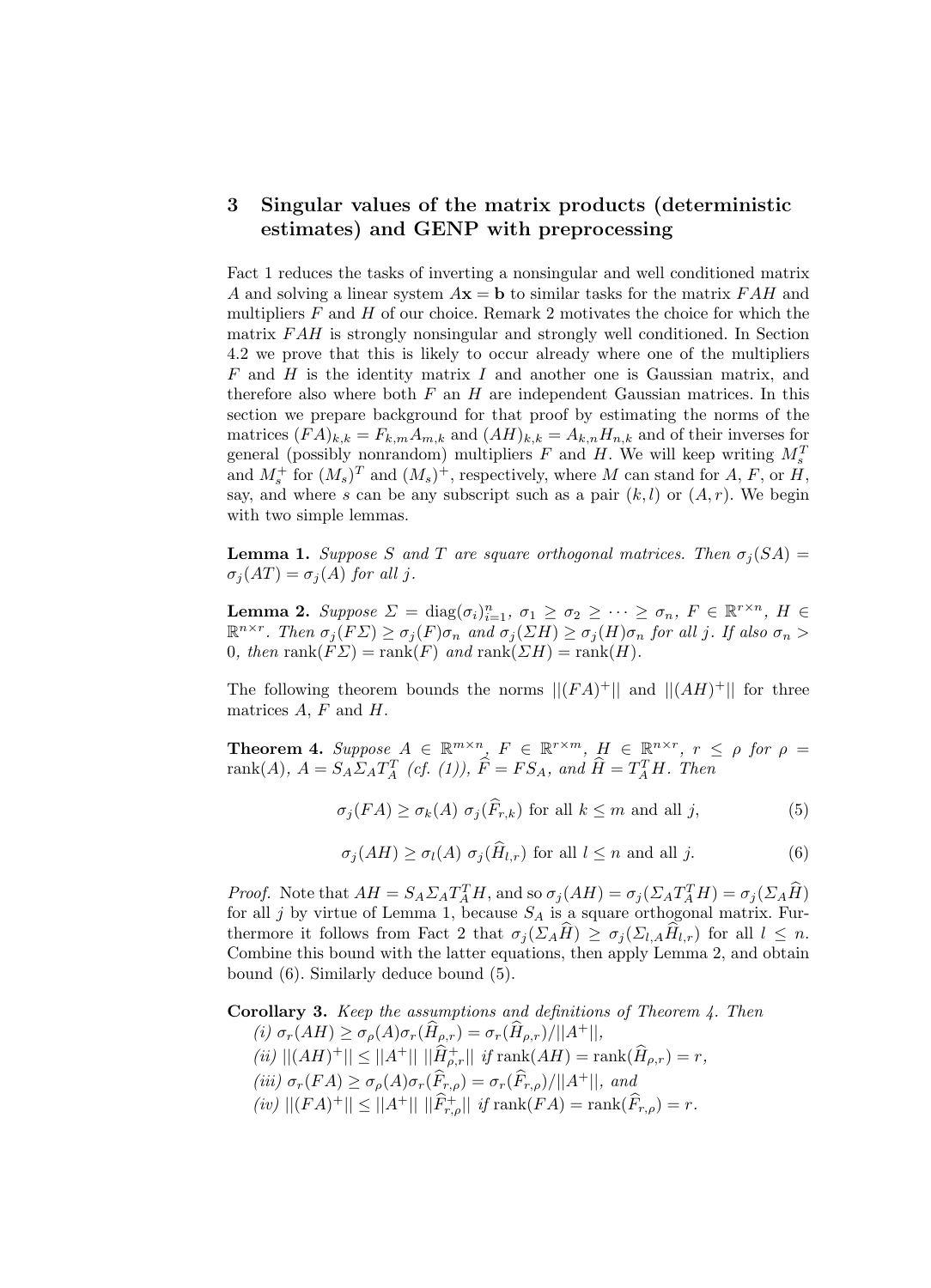*Proof.* Substitute  $j = r$  and  $l = \rho$  into bound (6), recall (3), and obtain part (i). If rank $(AH)$  = rank $(\hat{H}_{l,r}) = r$ , then apply (3) to obtain that  $\sigma_r(AH)$  =  $1/||(AH)^+||$  and  $\sigma_r(\widehat{H}_{l,r}) = 1/||\widehat{H}_{l,r}^+||$ . Substitute these equations into part (i) and obtain part (ii). Similarly prove parts (iii) and (iv).

Let us extends Theorem 4 to the leading blocks of the matrix products.

**Corollary 4.** Keep the assumptions and definitions of Theorem 4 and fix two positive integers k and l such that  $k \leq m, l \leq n$ . Then (i)  $||(FA)_{k,l}^+|| \leq$  $||\widehat{F}_{k,m}^+|| \ ||A_{m,l}^+|| \leq ||\widehat{F}_{k,m}^+|| \ ||A^+|| \ \text{if} \ m \geq n = \rho \ \text{and if the matrices } (FA)_{k,l} \ \text{and}$  $\widehat{F}_{k,m}$  have full rank, whereas (ii)  $||(AH)_{k,l}^+|| \leq ||\widehat{H}_{n,l}^+|| \ ||A_{k,n}^+|| \leq ||\widehat{H}_{n,l}^+|| \ ||A^+||$ if  $m = \rho \leq n$  and if the matrices  $(AH)_{k,l}$  and  $\hat{H}_{n,l}$  have full rank.

*Proof.* Recall that  $(FA)_{k,l} = F_{k,m}A_{m,l}$  and the matrix  $A_{m,l}$  has full rank if  $m \geq$  $n = \rho$ . Apply Corollary 3 for A and F replaced by  $A_{m,l}$  and  $F_{k,m}$ , respectively, and obtain that  $||(FA)_{k,l}^+|| \le ||\widehat{F}_{k,m}^+|| \ ||A_{m,l}^+||$ . Combine (3) and Corollary 1 and deduce that  $||A_{m,l}^+|| \le ||A^+||$ . Combine the two latter inequalities to complete the proof of part (i). Similarly prove part (ii).

The following definition formalizes the assumptions of Corollaries 3 and 4.

**Definition 1.** Assume the matrices A, F,  $\widehat{F}$ , H, and  $\widehat{H}$  of Theorem 4. Then the matrix pair  $(A, H)$  (resp.  $(F, A)$ ) has full rank if the matrices  $AH$ ,  $\widehat{H}_{\rho,r}$  (resp.  $FA, \hat{F}_{r,\rho}$ ) and A have full rank. This pair has full rank and is well conditioned if in addition the matrices  $\widehat{H}_{\rho,r}$  (resp.  $\widehat{F}_{r,\rho}$ )) and A are well conditioned, whereas it has generic rank profile if  $rank(A) = \rho$  and  $rank((AH)_{k,k}) = rank(\widehat{H}_{\rho,k}) = k$ (resp. rank $((FA)_{k,k}) = \text{rank}(\widehat{F}_{k,\rho}) = k$ ) for  $k = 1, \ldots, r$ . The pair has generic rank profile and is strongly well conditioned if in addition the matrices  $H_{\rho,k}$ (resp.  $\widehat{F}_{k,\rho}$ ) for  $k = 1, \ldots, r$  are well conditioned.

Remark 3. Fact 1, Corollary 2 and Theorem 3 together imply the following guiding rule. Suppose  $A \in \mathbb{R}^{m \times n}$ ,  $F \in \mathbb{R}^{r \times m}$ ,  $H \in \mathbb{R}^{n \times r}$ ,  $r \leq \rho = \text{rank}(A)$ , and the matrix pair  $(A, H)$  for  $m \leq n$  or  $(F, A)$  for  $m \geq n$  has generic rank profile and is strongly well conditioned. Then GENP is locally safe for the matrix products AH or  $FA$ , respectively (see Remark 2 on the concept "locally safe").

## 4 Benefits of using random matrix multipliers

Next we define Gaussian matrices and recall their basic properties. In Section 4.2 we show that these multipliers are expected to support locally safe GENP, and in Section 4.3 comment on using non-Gaussian random multipliers.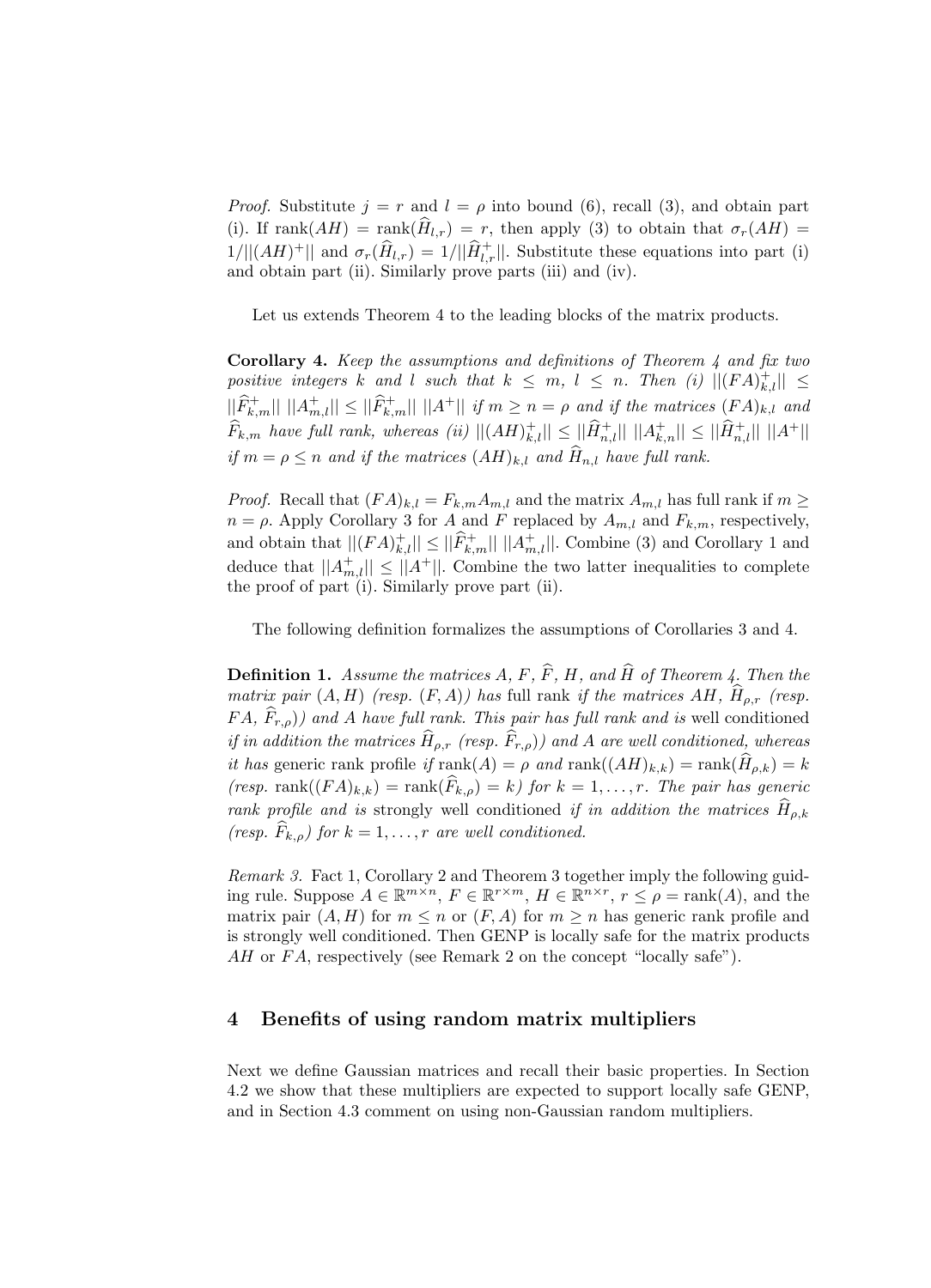#### 4.1 Gaussian matrix, its rank, norm and condition estimates

**Definition 2.** A matrix is standard Gaussian random or just Gaussian if it is filled with i.i.d. Gaussian random variables having mean 0 and variance 1.

Fact 4. A Gaussian matrix is rank deficient with probability 0.

*Proof.* Assume a rank deficient  $m \times n$  matrix where  $m \geq n$ , say. Then the determinants of all its  $n \times n$  submatrices vanish. This implies  $\binom{m}{n}$ n polynomial equations on the entries, that is the rank deficient matrices form an algebraic variety of a lower dimension in the linear space  $\mathbb{R}^{m \times n}$ . (*V* is an algebraic variety of a dimension  $d \leq N$  in the space  $\mathbb{R}^N$  if it is defined by  $N - d$  polynomial equations and cannot be defined by fewer equations.) Clearly such a variety has Lebesgue (uniform) and Gaussian measure 0, both being absolutely continuous with respect to one another.

Corollary 5. A Gaussian matrix has generic rank profile with probability 1.

Hereafter  $\nu_{j,m,n}$  denote the random variables  $\sigma_j(G)$  for Gaussian  $m \times n$  matrix G and all j, whereas  $\nu_{m,n}$ ,  $\nu_{m,n}^+$ , and  $\kappa_{m,n}$  denote the random variables  $||G||$ ,  $||G^+||$ , and  $\kappa(G) = ||G|| ||G^+||$ , respectively. Note that  $\nu_{j,n,m} = \nu_{j,m,n}$ ,  $\nu_{n,m} = \nu_{m,n}$ ,  $\nu_{n,m}^+ = \nu_{m,n}^+,$  and  $\kappa_{n,m} = \kappa_{m,n}$ .

**Theorem 5.** (Cf. [DS01, Theorem II.7].) Suppose  $h = \max\{m, n\}$ ,  $t \ge 0$ , and  $z \geq 2\sqrt{h}$ . Then √

 $Probability\{\nu_{m,n} > z\} \leq \exp(-(z-2))$  $\overline{h})^2/2$  and  $Probability\{\nu_{m,n} > t\} \leq \exp(-(z - 2\sqrt{n})/2)$  and<br>Probability $\{\nu_{m,n} > t + \sqrt{m} + \sqrt{n}\} \leq \exp(-t^2/2)$ .

**Theorem 6.** Suppose  $m \ge n$ , and  $x > 0$  and write  $\Gamma(x) = \int_0^\infty \exp(-t)t^{x-1}dt$ and  $\zeta(t) = t^{m-1} m^{m/2} 2^{(2-m)/2} \exp(-mt^2/2)/\Gamma(m/2)$ . Then

(i) Probability 
$$
\{\nu_{m,n}^+ \ge m/x^2\} < \frac{x^{m-n+1}}{\Gamma(m-n+2)}
$$
 for  $n \ge 2$  and  
(ii) Probability  $\{\nu_{m,1}^+ \ge x\} \le (m/2)^{(m-2)/2}/(\Gamma(m/2)x^m)$ .

*Proof.* (i) See [CD05, Proof of Lemma 4.1]. (ii)  $G \in \mathbb{R}^{m \times 1}$  is a vector of length m. So, with probability 1,  $G \neq 0$ , rank $(G) = 1$ ,  $||G^+|| = 1/||G||$ , and consequently Probability  $\{||G^+|| \ge x\}$  = Probability  $\{||G|| \le 1/x\} = \int_0^{1/x} \zeta(t) dt$ . Note that  $\exp(-mt^2/2) \leq 1$ , and so  $\int_0^{1/x} \zeta(t)dt < c_m \int_0^{1/x} t^{m-1}dt = c_m/(mx^m)$  where

The following condition estimates from [CD05, Theorem 4.5] are quite tight for large values x, but for  $n \geq 2$  even tighter estimates (although more involved) can be found in [ES05]. (See [D88] and [E88] on the early study.)

**Theorem 7.** With probability 1, we have  $\kappa_{m,1} = 1$ . If  $m \ge n \ge 2$ , then  $Probability\{\kappa_{m,n}m/(m-n+1) > x\} \leq \frac{1}{2\pi}(6.414/x)^{m-n+1}$  for  $x \geq m-n+1$ .

Corollary 6. A Gaussian matrix has generic rank profile with probability 1 and is expected to be well conditioned.

Proof. Combine Corollary 5 and Theorem 7.

 $c_m = m^{m/2} 2^{(2-m)/2} / \Gamma(m/2).$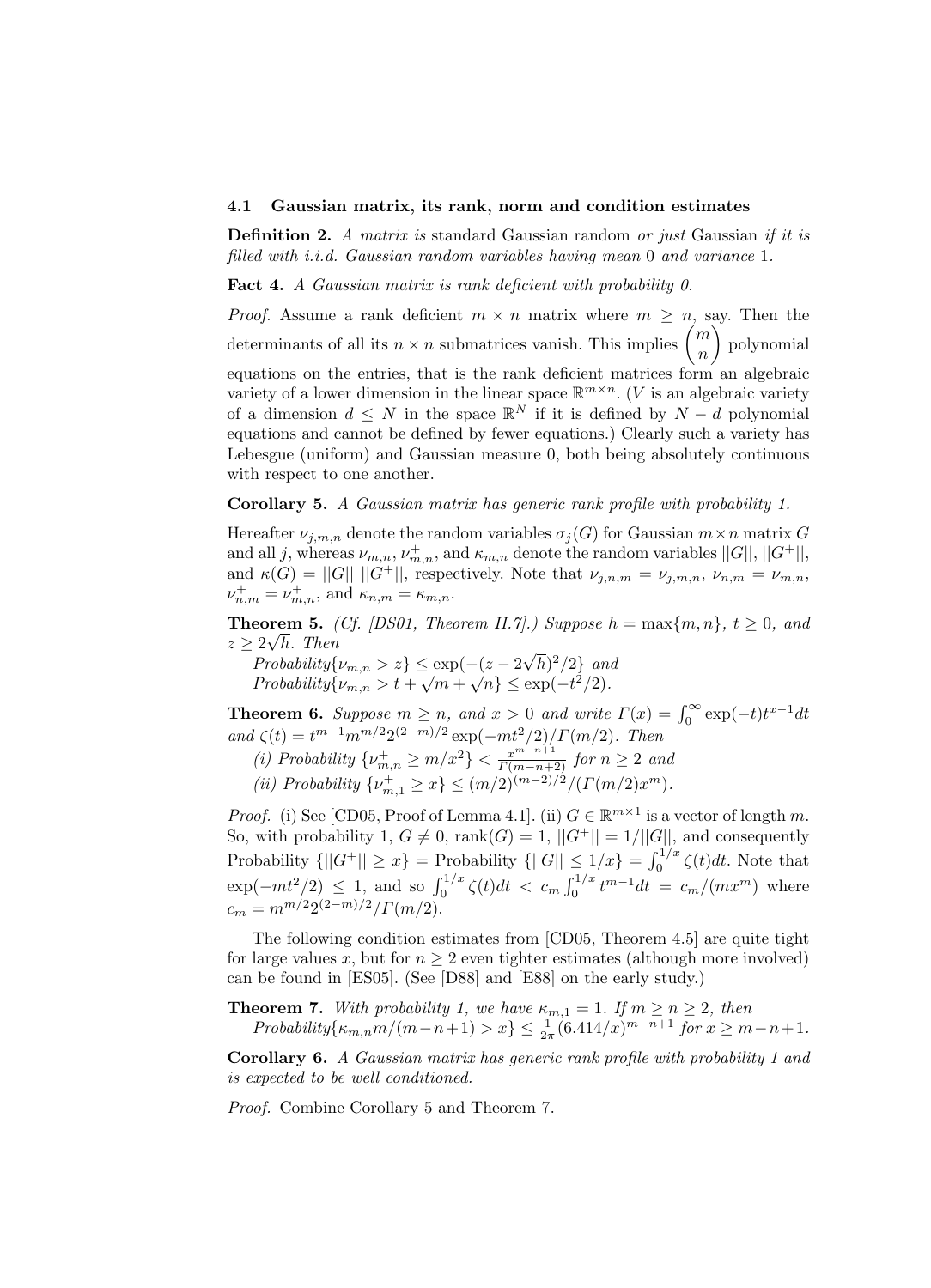#### 4.2 Supporting GENP with Gaussian multipliers

Lemma 3. Suppose H is Gaussian matrix, S and T are orthogonal matrices,  $H \in \mathbb{R}^{m \times n}$ ,  $S \in \mathbb{R}^{k \times m}$ , and  $T \in \mathbb{R}^{n \times k}$  for some k, m, and n. Then SH and HT are Gaussian matrices.

**Theorem 8.** Suppose  $A \in \mathbb{R}^{m \times n}$ ,  $F \in \mathbb{R}^{r \times m}$ ,  $H \in \mathbb{R}^{m \times r}$ ,  $F$  and  $H$  are Gaussian matrices, and rank(A) =  $\rho$ . Then rank(FA) = rank(AH) = min{r,  $\rho$ } with probability 1.

*Proof.* Suppose  $A = S_A \Sigma_A T_A^T$  is SVD of (1). Then  $FA = FS_A \Sigma_A T_A^T = G \Sigma_A T_A^T$ where  $G = FS<sub>A</sub>$  is Gaussian  $r \times m$  matrix by virtue of Lemma 3. Clearly rank $(FA)$  = rank $(G\mathcal{Z}_A T_A^T)$  = rank $(G\mathcal{Z}_A)$  because  $T_A$  is a square orthogonal matrix. Moreover rank $(G \Sigma_A)$  = rank $(GD_\rho)$  where  $D_\rho = \text{diag}(I_\rho, O_{m-\rho,n-\rho})$ , and so  $GD_\rho$  is Gaussian  $r \times \rho$  matrix because it is a submatrix of the Gaussian matrix G. Therefore rank( $FA$ ) = rank( $GD<sub>o</sub>$ ) is equal to min $\{r, \rho\}$  with probability 1 by virtue of Fact 4. Similarly obtain that  $rank(AH) = min\{r, \rho\}$  with probability 1.

Corollary 7. Keep the assumptions and definitions of Theorem 4. Suppose the matrix A has full rank  $\rho = \min\{m, n\}$ ,  $k \le r \le \rho$ , and  $F = FS_A$  and  $H = T_A^T H$ are Gaussian matrices. Then (i) so are the matrices  $\widehat{F}$ ,  $\widehat{H}$  and all their submatrices, in particular  $\widehat{F}_{k,\rho}$  and  $\widehat{H}_{\rho,k}$ , and (ii) with probability 1, rank $((AH)_{k,k}) = k$ if  $m \leq n$ ,  $\text{rank}((FA)_{k,k}) = k$  if  $m \leq n$ , and  $\text{rank}(\widehat{H}_{\rho,k}) = \text{rank}(\widehat{F}_{k,\rho}) = k$ .

*Proof.* If H and F are Gaussian matrices, then so are the matrices  $\hat{H}$  and  $\hat{F}$  by virtue of Lemma 3. Consequently so are all their submatrices. This proves parts (i) and by virtue of Fact 4 also implies the equations  $\text{rank}(H_{\rho,k}) = \text{rank}(F_{k,\rho}) =$ k of part (ii). Now recall that  $(AH)_{k,k} = A_{k,n}H_{n,k}$ , and hence rank $((AH)_{k,k}) =$ rank $(A_{k,n}H_{n,k})$ . This is equal to rank $(A_{k,n})$  with probability 1 by virtue of Theorem 8 because  $H_{n,k}$  is a Gaussian matrix and because  $k \leq \rho \leq n$ . Finally obtain that rank $(A_{k,n}) = k$  for  $k \leq \rho = m$ , and so rank $((AH)_{k,k}) = k$ . Similarly prove that  $\operatorname{rank}((FA)_{k,k}) = k$  for  $k \leq \rho = n$ .

**Corollary 8.** The choice of Gaussian multipliers F where  $m \leq n$  or H where  $m \geq n$  is expected to satisfy the assumptions of Remark 3 (thus supporting application of GENP to the matrix FA where  $m \leq n$  or AH where  $m \geq n$ ) provided that the  $m \times n$  matrix A is nonsingular and well conditioned.

Proof. Combine Corollaries 6 and 7.

#### 4.3 Structured random multipliers

Given  $n \times n$  matrices A, F and H, we need  $2n^3 - n^2$  flops to compute each of the products FA and AH, but we only need order of  $n^2 \log(n)$  flops to compute such products where  $F$  and  $H$  are circulant matrices (cf. [P01]). Furthermore we need just n random parameters to define a Gaussian circulant  $n \times n$  matrix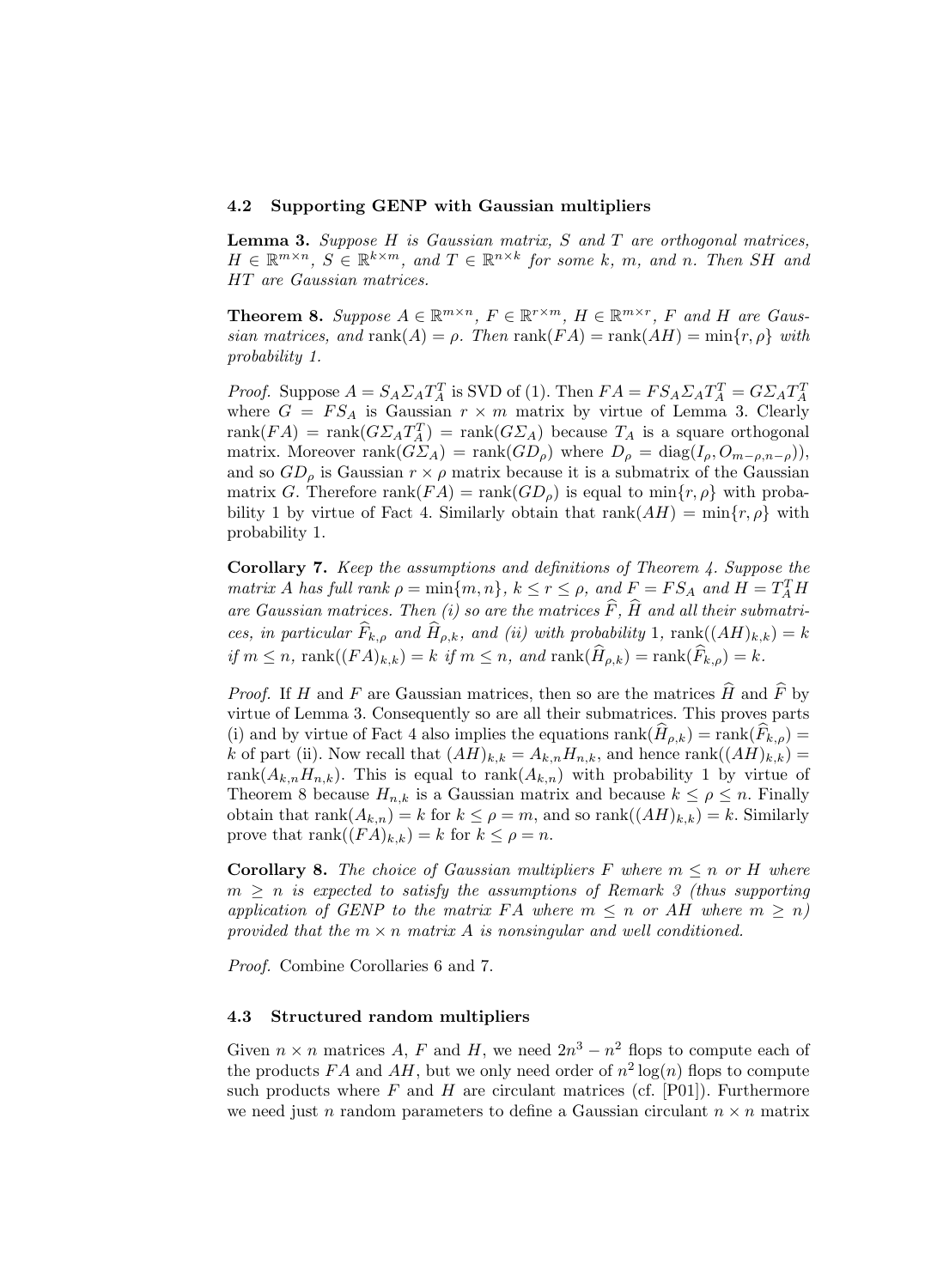$C = (c_{i-j \mod n})_{i,j=0}^{n-1}$ , expected to be very well conditioned [PQa]. Can we extend our results to these random multipliers? The proof and consequently the claim of Fact 4 can be immediately extended, and so we can still satisfy with probability 1 the generic rank profile assumption of Remark 3. Moreover we can satisfy that assumption with probability close to 1 even where we fill the multipliers  $F$  and  $H$  with i.i.d. random variables defined under the discrete uniform probability distribution over a fixed sufficiently large finite set (see Appendix B). We cannot extend our proof that the pair  $(T_A, H)$  is strongly well conditioned, however, because we cannot extend Lemma 3 to this case. Nevertheless empirically circulant random multipliers turn out to support GENP quite strongly (see our next section and also compare [HMT11], and [M11] on randomized lowrank approximation of a matrix). By engaging simultaneously two independent structured random multipliers  $F$  and  $H$  we may enhance their power.

#### 5 Numerical Experiments

Our numerical experiments with general, Hankel, Toeplitz and circulant random matrices have been performed in the Graduate Center of the City University of New York on a Dell server with a dual core 1.86 GHz Xeon processor and 2G memory running Windows Server 2003 R2. The test Fortran code has been compiled with the GNU gfortran compiler within the Cygwin environment. Random numbers have been generated assuming the standard Gaussian probability distribution. The tests have been designed by the first author and performed by his coauthors.

Tables 3 and 4 show the results of our tests of the solution of nonsingular well conditioned linear systems  $A**y** = **b**$  of n equations with random normalized vectors **b** whose coefficient matrices had singular  $n/2 \times n/2$  leading principal blocks for  $n = 64, 256, 1024$ . Namely by following [H02, Section 28.3] we generated the  $n \times n$  input matrices  $A = \begin{pmatrix} A_k & B \\ C & D \end{pmatrix}$  where  $A_k$  was a  $k \times k$  matrix, B, C and D were Toeplitz random matrices such that  $||B|| \approx ||C|| \approx ||D|| \approx ||A_k|| \approx 1$ ,  $n = 2^s$ ,  $s = 6, 7, 8, 10$ , and  $A_k = U \Sigma V^T$  for  $k = n/2$ ,  $\Sigma = \text{diag}(\sigma_i)_{i=1}^k$ ,  $\sigma_i = 1$ for  $i = 1, ..., k - h$ ,  $\sigma_i = 0$  for  $i = k - h + 1, ..., k$ ,  $h = 4$ , and U and V were  $k \times k$  orthonormal random matrices, computed as the unique  $k \times k$  factors  $Q(V)$ in the QR factorization of  $k \times k$  random matrices V. We have performed 100 numerical tests for each dimension  $n$  and have computed the maximum, minimum and average relative residual norms  $||Ay - b||/||b||$  as well as the standard deviation.

In our tests the norms  $||A^{-1}||$  ranged from 70 to  $4 \times 10^6$  (see Table 1), and so GEPP was expected to output accurate solutions to the linear systems  $A$ **y** = **b**, and indeed we always observed this in our tests (see Table 2). GENP, however, was expected to fail for these systems, because the leading block  $A_k$ of the matrix A was singular, having nullity  $k - \text{rank}(A_k) = 4$ . Indeed this has caused poor performance of GENP in our tests, which has consistently output corrupted solutions, with the residual norms ranging from  $10$  to  $10<sup>8</sup>$ . In view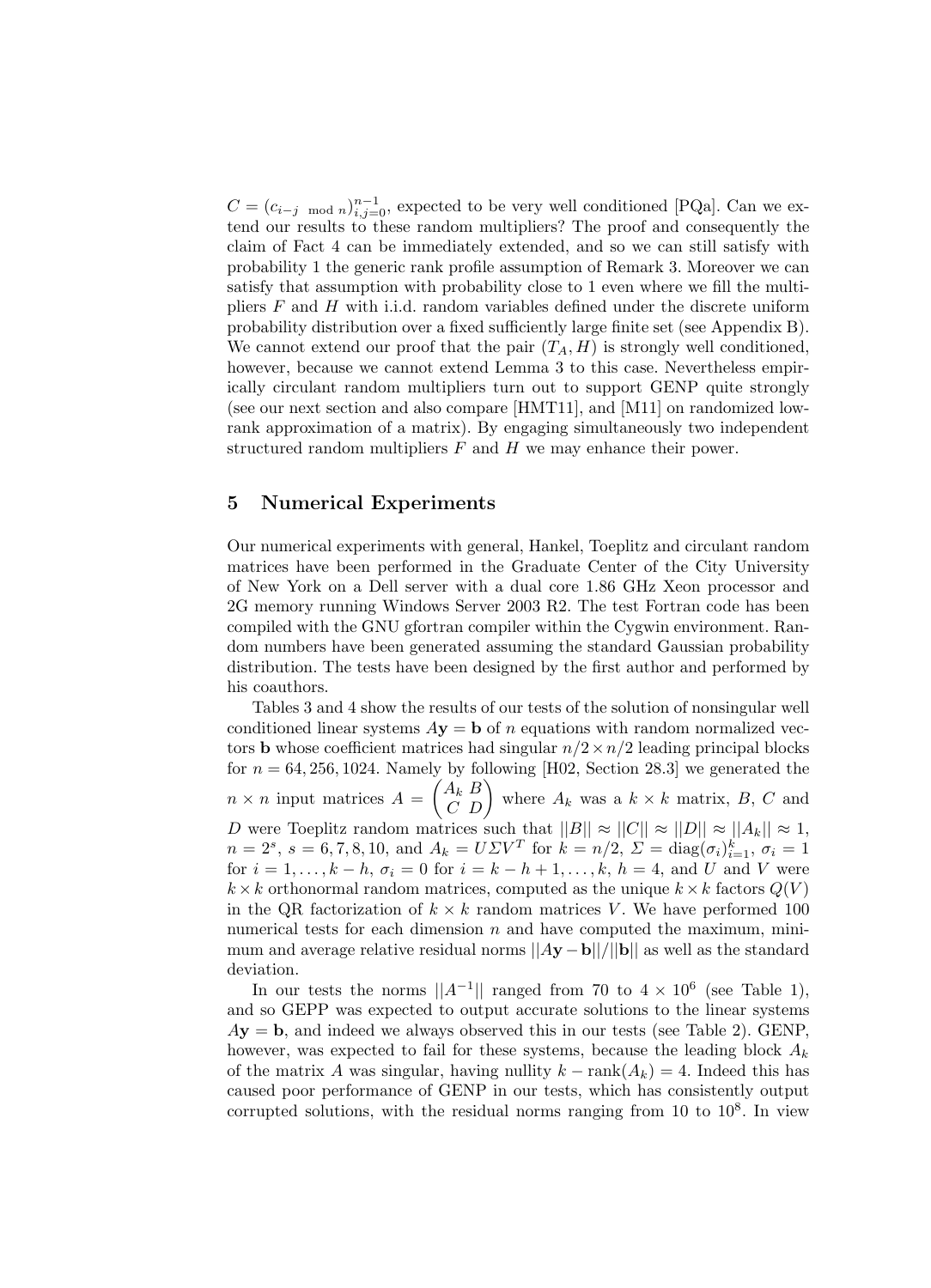of Remark 8 we expected to fix this deficiency by means of multiplication by Gaussian random matrices, and indeed in our tests we observed consistently the residual norms below  $4 \times 10^{-9}$  for all inputs (see Table 3). Furthermore the tests showed the same power of preconditioning where we used the Gaussian circulant multipliers (see Table 4). As could be expected the output accuracy of GENP preprocessed with nonunitary random multipliers tended to deteriorate a little versus GEPP in our tests, but the output residual norms were small enough to support application of the inexpensive iterative refinement, whose single step decreased the output residual norm by factors of  $10^h$  for  $h > 1$  in the case of Gaussian multipliers and  $h > 2$  in the case of Gaussian circulant multipliers (see Tables 3 and 4 and Remark 2).

| <b>Table 1.</b> the norms $  A  ^{-1}$ for the input matrices A |  |
|-----------------------------------------------------------------|--|
|-----------------------------------------------------------------|--|

| dimension | min                                                                                                         | max | mean | std |
|-----------|-------------------------------------------------------------------------------------------------------------|-----|------|-----|
| 64        | $6.9 \times 10^{1}$ $\left[2.3 \times 10^{3} \right]$ $4.6 \times 10^{4}$ $\left[6.4 \times 10^{3} \right]$ |     |      |     |
| 256       | $ 8.4 \times 10^2 1.1 \times 10^4 5.8 \times 10^5 5.8 \times 10^4 $                                         |     |      |     |
| 1024      | $ 3.5 \times 10^3 9.9 \times 10^4 4.0 \times 10^6 4.3 \times 10^5 $                                         |     |      |     |

Table 2. Relative residual norms of GEPP

| dimension | min | max | mean                                                                                    | std |  |
|-----------|-----|-----|-----------------------------------------------------------------------------------------|-----|--|
| 64        |     |     | $ 2.0 \times 10^{-15}  6.9 \times 10^{-13}  3.2 \times 10^{-14}  8.9 \times 10^{-14} $  |     |  |
| 256       |     |     | $1.4 \times 10^{-14}$ $1.3 \times 10^{-12}$ $1.2 \times 10^{-13}$ $1.9 \times 10^{-13}$ |     |  |
| 512       |     |     | $ 5.2 \times 10^{-14}  4.6 \times 10^{-11}  1.0 \times 10^{-12}  4.9 \times 10^{-12} $  |     |  |
| 1024      |     |     | $1.2 \times 10^{-13}$ $1.0 \times 10^{-09}$ $1.2 \times 10^{-11}$ $1.0 \times 10^{-10}$ |     |  |

Table 3. Relative residual norms: GENP with Gaussian random multipliers

| $ dimension $ iterations | min | max | mean | std                                                                                              |
|--------------------------|-----|-----|------|--------------------------------------------------------------------------------------------------|
| 64                       |     |     |      | $ 3.6 \times 10^{-13} 1.4 \times 10^{-11} 5.3 \times 10^{-12} 8.4 \times 10^{-12} $              |
| 64                       |     |     |      | $\sqrt{7.3 \times 10^{-15} 2.8 \times 10^{-13} 3.2 \times 10^{-14} 6.4 \times 10^{-14}}$         |
| 256                      |     |     |      | $ 5.1 \times 10^{-12}  3.8 \times 10^{-9}$ $ 9.2 \times 10^{-10}  4.7 \times 10^{-11} $          |
| 256                      |     |     |      | $\left[4.8\times10^{-15}\right]9.2\times10^{-10}\left[8.6\times10^{-11}\right]2.1\times10^{-11}$ |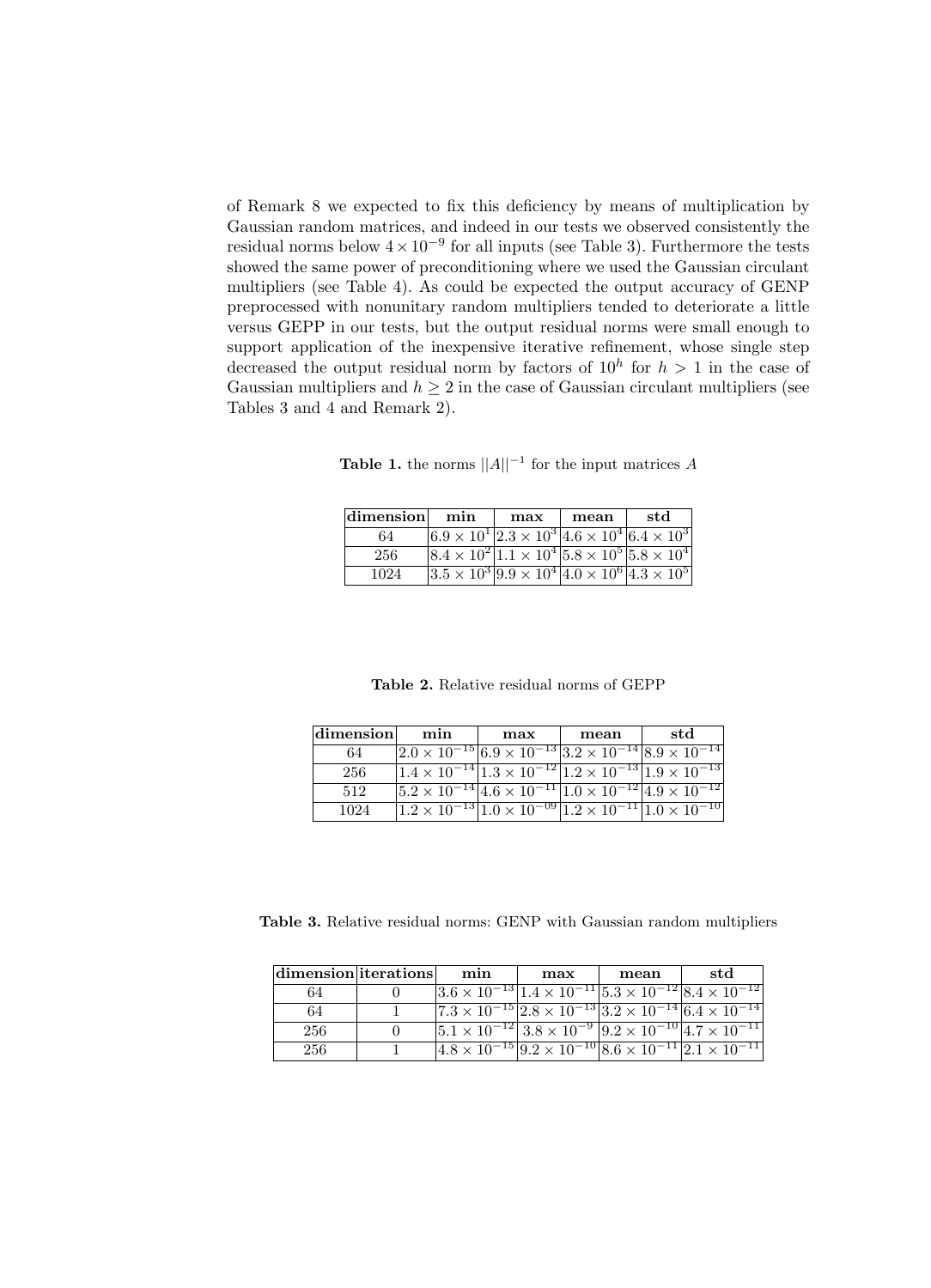| $ {\rm dimension} $ iterations |          | $\min$                                                                                                      | max | mean | std                                                                                                                         |
|--------------------------------|----------|-------------------------------------------------------------------------------------------------------------|-----|------|-----------------------------------------------------------------------------------------------------------------------------|
| 64                             |          |                                                                                                             |     |      | $\left[4.7\times10^{-14}\right]8.0\times10^{-11}\left[4.0\times10^{-12}\right]1.1\times10^{-11}$                            |
| 64                             |          | $1.9 \times 10^{-15}$ $5.3 \times 10^{-13}$ $2.3 \times 10^{-14}$ $5.4 \times 10^{-14}$                     |     |      |                                                                                                                             |
| 256                            | $\Omega$ |                                                                                                             |     |      | $\frac{1.7 \times 10^{-12} \cdot 1.4 \times 10^{-7} \cdot 2.0 \times 10^{-9} \cdot 1.5 \times 10^{-8}}{1.5 \times 10^{-8}}$ |
| 256                            |          | $\sqrt{8.3 \times 10^{-15} \cdot 4.3 \times 10^{-10} \cdot 4.5 \times 10^{-12} \cdot 4.3 \times 10^{-11}}}$ |     |      |                                                                                                                             |
| 1024                           | $\Omega$ | $(1.7 \times 10^{-10})$ $(4.4 \times 10^{-9})$ $(1.4 \times 10^{-9})$ $(2.1 \times 10^{-9})$                |     |      |                                                                                                                             |
| 1024                           |          | $\sqrt{3.4 \times 10^{-14} \cdot 9.9 \times 10^{-14} \cdot 6.8 \times 10^{-14} \cdot 2.7 \times 10^{-14}}$  |     |      |                                                                                                                             |

Table 4. Relative residual norms: GENP with Gaussian circulant random multipliers

### 6 Conclusions

It is well known that Gaussian (that is standard Gaussian random) matrices tend to be well conditioned, and this property motivates our preprocessing of well conditioned nonsingular input matrices with Gaussian multipliers to support the application of GENP and block Gaussian elimination. Both of these algorithms can fail in practical numerical computations without preprocessing, but we prove that with Gaussian multipliers the algorithms are expected to be locally safe, which would achieve the purpose of pivoting. Namely the absolute values of the reciprocals of all pivot elements of GENP and the norms of the inverses of all pivot blocks of block Gaussian elimination are likely to be reasonably bounded. Our tests were in good accordance with that formal study. We generated matrices that were hard for GENP, but the problems were consistently avoided where we preprocessed the inputs with Gaussian multipliers. Moreover empirically we obtained essentially the same results even where we used circulant random multipliers. Their choice accelerates multiplication significantly, and particularly dramatically in the important case where the input matrix has Toeplitz structure. That choice also limits randomization to  $n$  random parameters for an  $n \times n$  input. Formal support for the empirical power of these multipliers is a natural research challenge.

Acknowledgements: Our research has been supported by NSF Grant CCF– 1116736 and PSC CUNY Awards 64512–0042 and 65792–0043.

### References

| [CD05] | Z. Chen, J. J. Dongarra, Condition Numbers of Gaussian Random Ma-                          |
|--------|--------------------------------------------------------------------------------------------|
|        | trices, SIAM. J. on Matrix Analysis and Applications, 27, 603–620, 2005.                   |
| [D88]  | J. Demmel, The Probability That a Numerical Analysis Problem Is Dif-                       |
|        | ficult, <i>Math. of Computation</i> , <b>50</b> , 449–480, 1988.                           |
| [DL78] | R. A. Demillo, R. J. Lipton, A Probabilistic Remark on Algebraic Pro-                      |
|        | gram Testing, <i>Information Processing Letters</i> , <b>7</b> , <b>4</b> , 193–195, 1978. |
| [DS01] | K. R. Davidson, S. J. Szarek, Local Operator Theory, Random Matrices,                      |
|        | and Banach Spaces, in <i>Handbook on the Geometry of Banach Spaces</i> (W.                 |
|        | B. Johnson and J. Lindenstrauss editors), pages 317–368, North Holland,                    |
|        | Amsterdam, 2001.                                                                           |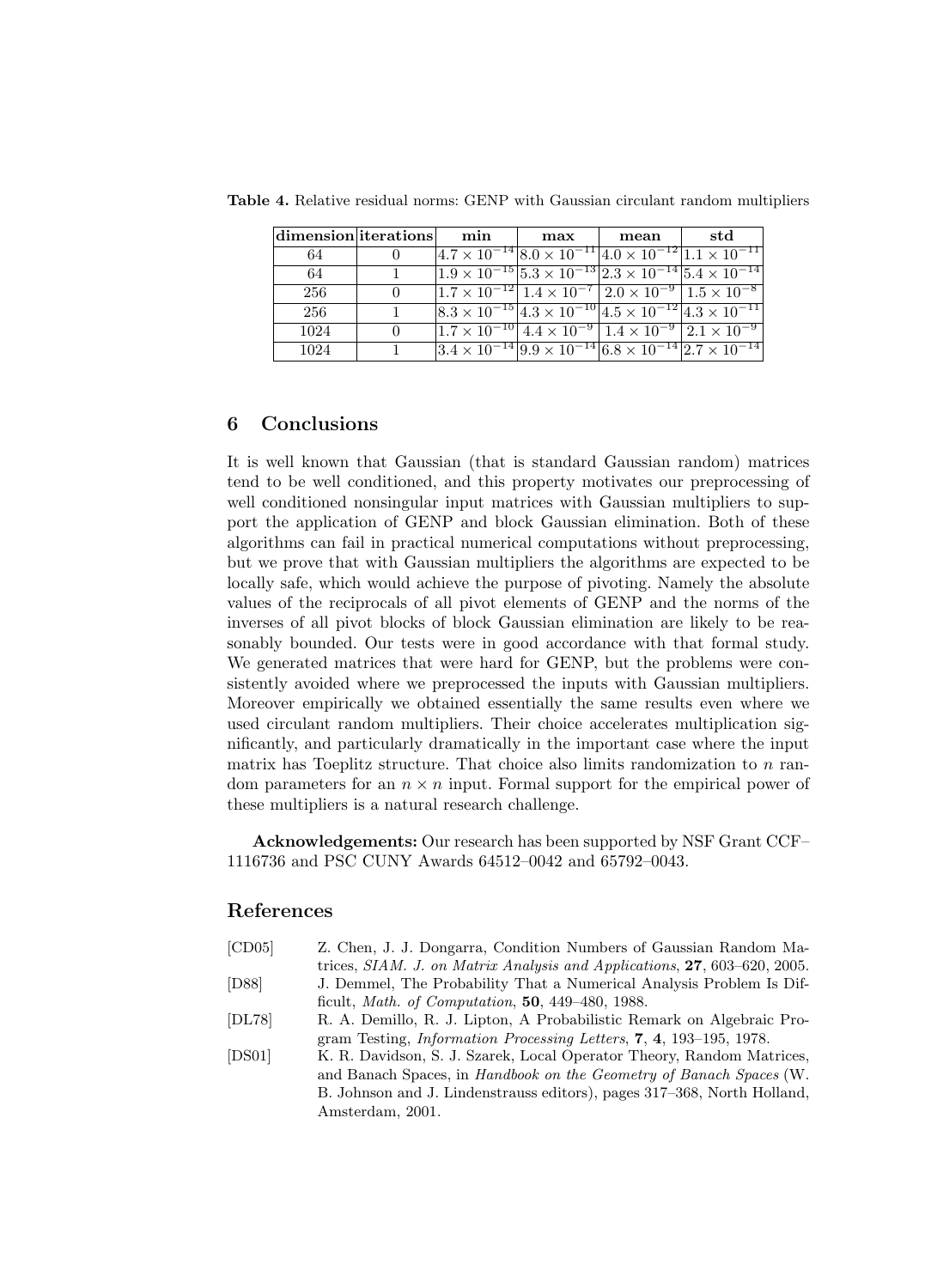- [E88] A. Edelman, Eigenvalues and Condition Numbers of Random Matrices, SIAM J. on Matrix Analysis and Applications, 9, 4, 543–560, 1988.
- [ES05] A. Edelman, B. D. Sutton, Tails of Condition Number Distributions, SIAM J. on Matrix Analysis and Applications, 27, 2, 547–560, 2005.
- [GL96] G. H. Golub, C. F. Van Loan, Matrix Computations, Johns Hopkins University Press, Baltimore, Maryland, 1996 (third addition).
- [H02] N. J. Higham, Accuracy and Stability in Numerical Analysis, SIAM, Philadelphia, 2002 (second edition).
- [HMT11] N. Halko, P. G. Martinsson, J. A. Tropp, Finding Structure with Randomness: Probabilistic Algorithms for Constructing Approximate Matrix Decompositions, SIAM Review, 53, 2, 217–288, 2011.
- [M11] M. W. Mahoney, Randomized Algorithms for Matrices and Data, Foundations and Trends in Machine Learning, NOW Publishers, 3, 2, 2011. (Abridged version in: Advances in Machine Learning and Data Mining for Astronomy, edited by M. J. Way, et al., pp. 647-672, 2012.)
- [P00] C.–T. Pan, On the Existence and Computation of Rank-revealing LU Factorization, Linear Algebra and Its Applications, 316, 199–222, 2000.
- [P01] V. Y. Pan, Structured Matrices and Polynomials: Unified Superfast Algorithms, Birkhäuser/Springer, Boston/New York, 2001.
- [PGMQ] V. Y. Pan, D. Grady, B. Murphy, G. Qian, R. E. Rosholt, A. Ruslanov, Schur Aggregation for Linear Systems and Determinants, Theoretical Computer Science, Special Issue on Symbolic–Numerical Algorithms (D. A. Bini, V. Y. Pan, and J. Verschelde editors), 409, 2, 255–268, 2008.
- [PQa] V. Y. Pan, G. Qian, Estimating the Norms of Circulant and Toeplitz Random Matrices and Their Inverses, to appear.
- [PQZ13] V. Y. Pan, G. Qian, A. Zheng, Randomized Preprocessing versus Pivoting, Linear Algebra and Its Applications, 438, 4, 1883–1899, 2013.
- [S80] J. T. Schwartz, Fast Probabilistic Algorithms for Verification of Polynomial Identities, Journal of ACM, 27, 4, 701–717, 1980.
- [S95] J.-G. Sun, On Perturbation Bounds for QR Factorization, Linear Algebra and Its Applications, 215, 95–111, 1995.
- [S98] G. W. Stewart, Matrix Algorithms, Vol I: Basic Decompositions, SIAM, 1998.
- [S03] G. W. Stewart, Matrix Algorithms, Vol II: Eigensystems, SIAM, 2003.
- [SST06] A. Sankar, D. Spielman, S.-H. Teng, Smoothed Analysis of the Condition Numbers and Growth Factors of Matrices, SIAM J. on Matrix Analysis, 28, 2, 446–476, 2006.
- [Z79] R. E. Zippel, Probabilistic Algorithms for Sparse Polynomials, Proceedings of EUROSAM'79, Lecture Notes in Computer Science, 72, 216–226, Springer, Berlin, 1979.

## Appendix

## A On the algebraic variety of low-rank matrices

The following simple result (not used in this paper) shows that the  $m \times n$  matrices of a rank  $\rho$  form an algebraic variety of the dimension  $d_{\rho} = (m + n - \rho)\rho$  in the space  $\mathbb{R}^{m \times n}$ , and clearly  $d_{\rho} < mn$  for  $\rho < \min\{m, n\}$ .